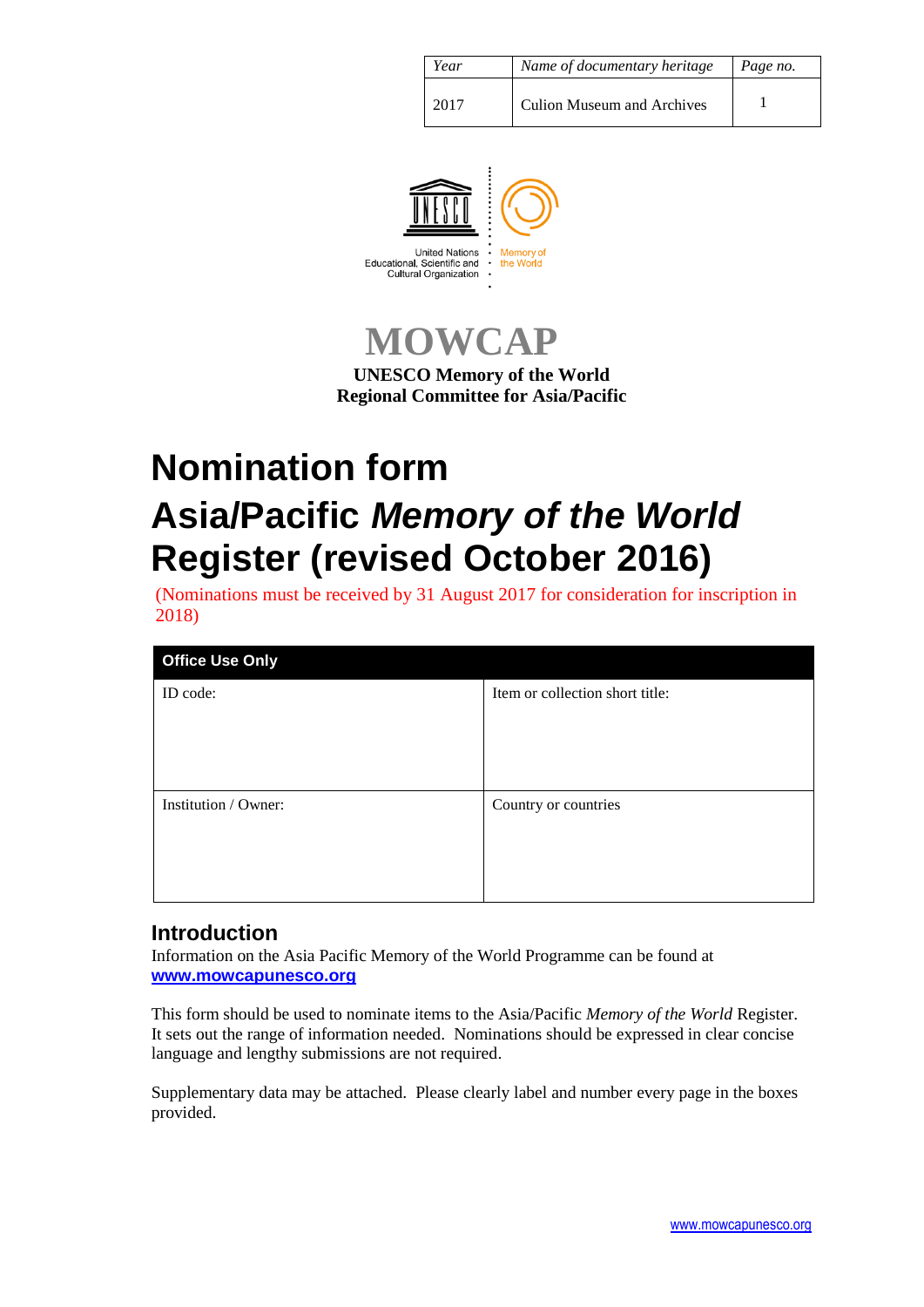| Year | Name of documentary heritage | Page no. |
|------|------------------------------|----------|
| 2017 | Culion Museum and Archives   |          |

You should read the *Guidelines* for nominating items and collections to the Asia/Pacific Memory of the World Register. These are available at [http://www.mowcapunesco.org/core](http://www.mowcapunesco.org/core-activities/register/nominations/)[activities/register/nominations/](http://www.mowcapunesco.org/core-activities/register/nominations/)

Nominees can also look at the current International Memory of the World Register <http://www.unesco.org/new/en/communication-and-information/memory-of-the-world/register/> to see examples of completed nomination forms. Note that the MOWCAP form is not a copy of the international form.

Completed nomination forms should be sent by email to **MOWCAP**info@gmail.com. The secretary-general will confirm receipt of nominations by email.

If you need to provide large files such as those for moving images then send to the following address:

MOWCAP Secretary General, G.P.O Box 8374 Hong Kong

No material will be returned and will become the property of MOWCAP.

There is a [contact form](http://www.mowcapunesco.org/contact/) on the website which should be used if you have any questions. Please keep a copy of your submission for your records and in case we need to contact you.

**Please note:** nomination forms will be put on the website prior to a decision being made about whether or not they will be inscribed on the register.

Mr Li Minghua Chair, MOWCAP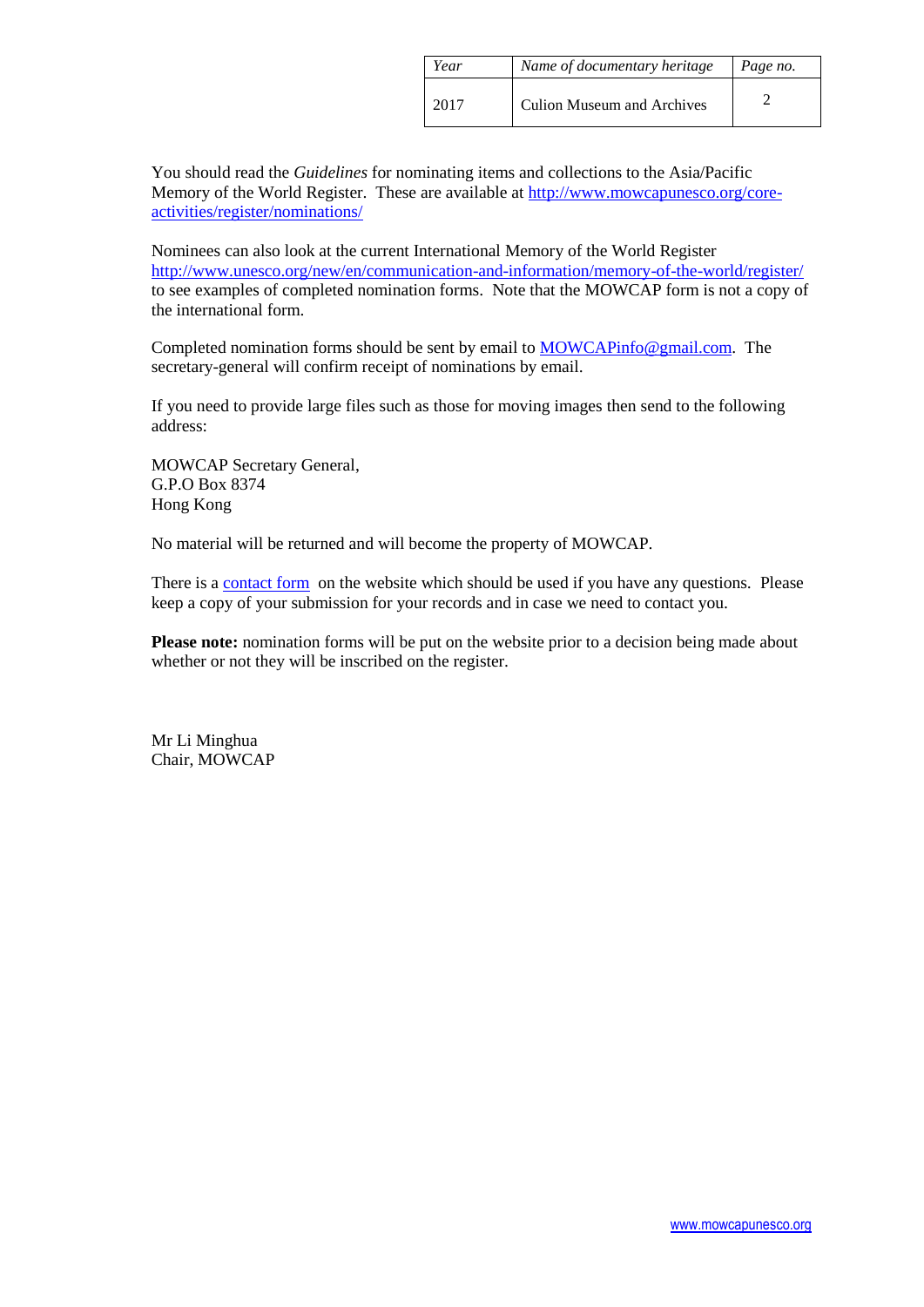| Year | Name of documentary heritage      | Page no. |
|------|-----------------------------------|----------|
| 2017 | <b>Culion Museum and Archives</b> |          |

## **Nomination form**

## **Asia/Pacific** *Memory of the World* **Register nomination form**

## **Part A: Essential information**

## **1 Summary (max 100 words)**

Give a brief description of the documentary heritage being nominated, and the reasons for proposing it. Highlight the nature, uniqueness and significance of the nominated documentary heritage.

The Culion Museum and Archives houses, preserves and protects numerous rare volumes of journals, text books and other reference materials on leprosy. It has the complete collection of Culion coins, clinical and laboratory apparatus and equipment, clinical records, pictures and oral history reflective of the leprosy segregation and isolation policy implemented around the world.

It is a repository of struggles of patients from different races, cultures, and religions separated from society to live as outcasts in Culion, yet maintaining their dignity and humanity. The Culion Museum and Archives is a mirror where people can see the journey of Culion and its patients from isolation to integration.

## **2 Nominator**

## **2.1 Name of nominator (person or organization)**

*ARTURO C. CUNANAN JR., MD, MPH PhD, CSEE Medical Center Chief I Culion Sanitarium and General Hospital*

## **2.2 Relationship to the nominated documentary heritage**

*Head of the Institution Culion Sanitarium and General Hospital*

## **2.3 Contact person(s) DR. ARTURO C. CUNANAN JR., MD, MPH PhD, CSEE**

## **2.4 Contact details** Name Address

|                                             | ARTURO C. CUNANAN JR., Culion Sanitarium and General Hospital |                              |  |
|---------------------------------------------|---------------------------------------------------------------|------------------------------|--|
|                                             | Barangay Tiza                                                 |                              |  |
|                                             | Culion Palawan 5315 Philippines                               |                              |  |
| Telephone<br>+639471417354<br>+639175877275 | Facsimile<br>None                                             | Email<br>artculsan@gmail.com |  |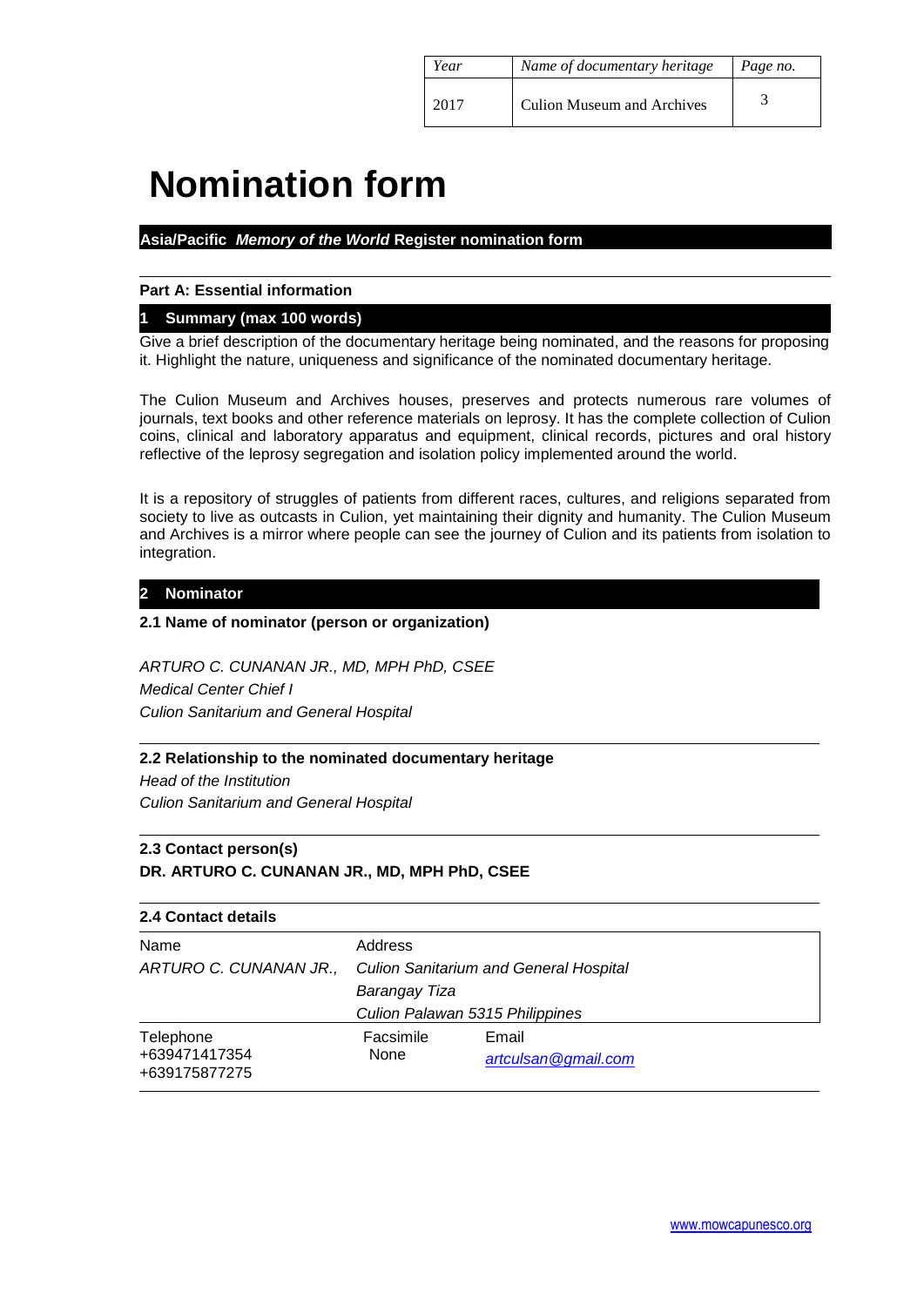| Year | Name of documentary heritage      | Page no. |
|------|-----------------------------------|----------|
| 2017 | <b>Culion Museum and Archives</b> |          |

#### **3 Details of the Nominated Documentary Heritage**

#### **3.1 Title of documentary heritage item or collection**

*Culion Museum and Archives* 

#### **3.2 Catalogue or registration details**

*( please see attachment)*

**3.3 Photographs or a video of the documentary heritage. At least three digital photographs of the documentary heritage should be provided. By providing the photos you are agreeing that they can be used by MOWCAP for the purposes of promoting Memory of the World e.g. newsletters, website etc. Please note on the form if you do not wish MOWCAP to use the photos for publicity or promotional purposes.**

*( please see attachment)*

#### **3.4 History/Origin/Background/Provenance**

## **CULION** *FROM ISOLATION TO INTEGRATION*

At the start of the American colonization of the Philippines at the turn of the 20<sup>th</sup> century, leprosy was identified as a serious public health problem, marked by the pitiful conditions of the patients who were seen mingling with the "normal' population, especially since the former Spanish colonizers had looked at leprosy as a charity and missionary work.

In the pursuit to control and eradicate leprosy, a disease with no known cure then, transmission was stopped by isolating and segregating the sick from the healthy as practiced in other countries like Norway, which has reported curtailment of the spread of the disease.

The *First Leprosy Conference* held in Berlin in 1897, concluded that in view of the virtual incurability of leprosy, the detrimental effects that it could cause to the community, and the reported good effects from the measures adopted in Norway, *isolation* was the best means of preventing the spread of the disease. Leprosy was considered as a highly communicable disease caused by a bacteria with no available remedy or cure. The conference concluded with a strong recommendation to follow the Norwegian model of legislation measures towards isolation and segregation in controlling spread of leprosy. The role of children in leprosy transmission and perpetuation and the need for isolation and separation from parents was also recommended, thus leading to control of marriage, pregnancy-abortion, adoption and separation of children from their parents through nurseries and institutionalization. Similar recommendations were made in the succeeding International Leprosy Congresses: Berlin (1897), Bergen (1909), Strasbourg (1923) and Cairo (1938). All these resulted in the birth of self- sustaining colonies, like Culion in the Philippines.

Leprosy is an "imported" disease in Culion Island, where the initial settlement had already been established during the Spanish regime. When Culion was selected as the Segregation Colony for people with leprosy in 1901, the original settlers were transferred to other neighboring islands.

In May 27, 1906, two coastguards cutter brought to the shores of Culion the first contingent of 370 leprosy patients, marking the beginning of the history of Culion Leper Colony as the "Island of the Living Dead", "a paradise lost".

In 190, the Leprosy Segregation Law was enacted, enabling the lawful compulsory segregation and isolation of individuals with leprosy from the entire Philippines. Isolation was thought to be the best means to protect the healthy and to provide care for the sick and that it will eventually lead to the extermination and/or control of leprosy in the Philippines. This law which gave police powers to sanitary inspectors had effected the rounding up of "lepers" in the country, bringing systematic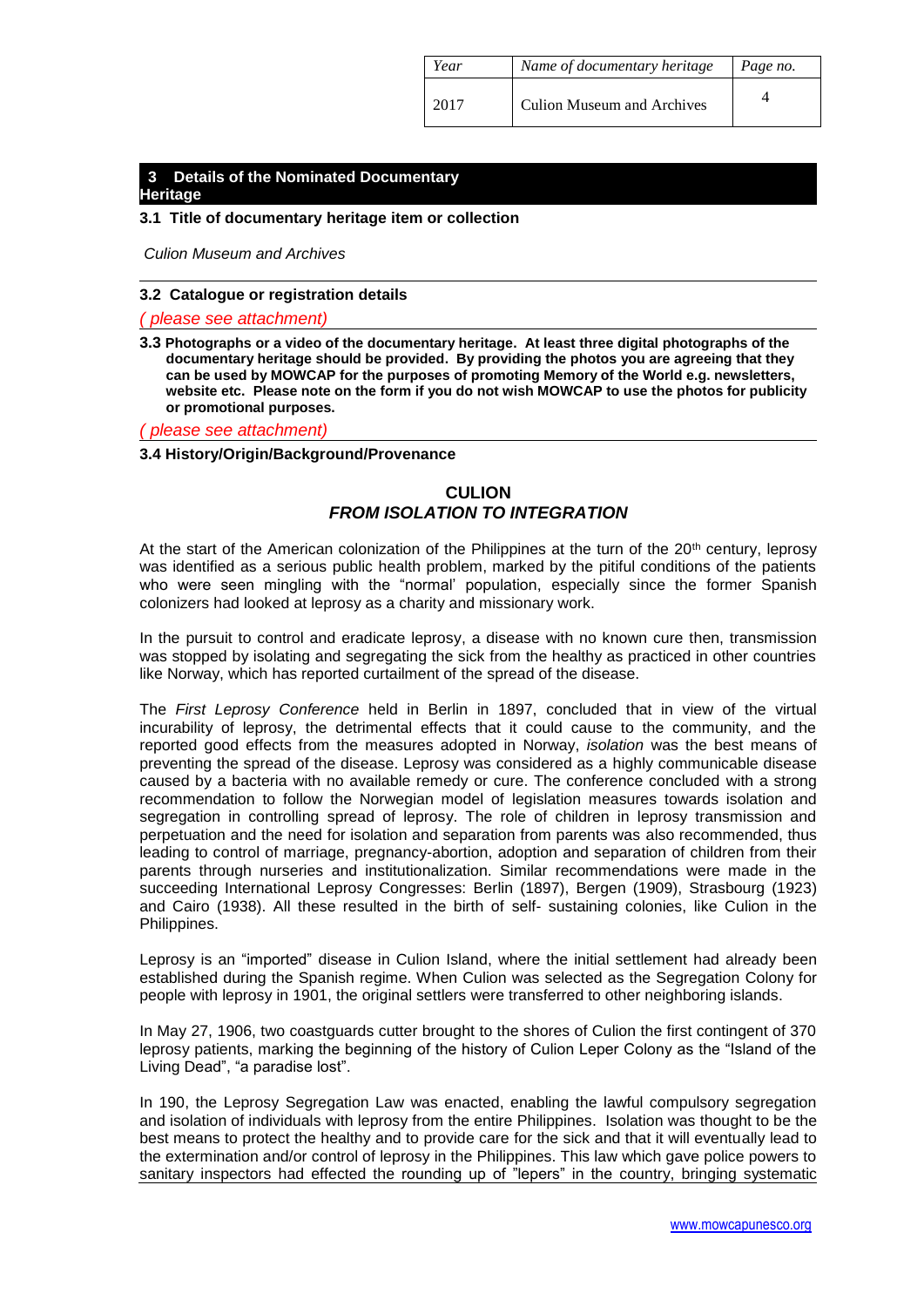| Year | Name of documentary heritage | Page no. |
|------|------------------------------|----------|
| 2017 | Culion Museum and Archives   |          |

"leper collection trips" to Culion with an average of 200 patients per trip at 2 to 3 months intervals until World War II.

Culion Leper Colony became a place of "no return". Some 800 patients were segregated in 1906 and one-third of them died before the end of year. In 1928, there were around 5,330 patients in Culion and by 1935, it had become the largest well organized leprosarium in the world with about 7,000 living patients at one time.

The establishment of Culion Leper Colony in 1906 was a milestone in the history of leprosy control in the Philippines, moving from unorganized "leper colonies or settlements" run by Jesuits, Franciscans and Dominican missionaries in Manila, Cebu and Bicol during the Spanish period to an organized institution, a leprosy colony.

The compulsory segregation law on leprosy and eventual isolation to Culion has made Culion a "melting pot" of various people from north to south of the country bringing to Culion their culture, language, religion, food and others, including their biases and idiosyncrasies. Likewise, Culion Leper Colony accepted patients of various nationalities like Chinese, American, Japanese, Spanish and the Chamorro from Guam.

The Culion Leper Colony under the Department of Interior and the Bureau of Health was administered by the Chief of the Colony, who was a physician. Running the colony with limited manpower to handle the "inmates" and to maintain the island as a leprosy reservation was a big challenge. To assist the chief and inform him of the developments inside the colony, a "*consejo*" was organized to serve as an advisory body, the members of which were chosen through election at large. This representation of governance of the patients was the early manifestation of their struggle to maintain self-identity and dignity.

In 1914, then Secretary of the Interior Mr. Winfred Dennison and Director of Health Dr. Victor G. Heiser came to visit Culion accompanied by. The patients from Luzon complained that the at-large system of electing the "*consejo*" virtually gave control to the Visayan patients because the latter was the most numerous. This resulted in the promulgation of a constitution under which the Culion Advisory Board was established.

The constitution provided for ten regional representatives elected through popular suffrage by the ten regional groups who constituted the population of the colony: llocano, Pampango, Tagalog, Bicolano, llongo, Cebuano, Samareno- Leyteno, Zamboangueno, Moro and Small Tribes — the last consisting of the Palaweños and the foreign patients. Men and women of sound mind, between the ages of 18 and 60, were given the right to vote for their representative to form this Advisory Board. Elections were held in December of every odd year, and the members assumed duty on the first day of the following January. Each served a term of two years, and in case of vacancy the Chief of Colony may authorize replacement by a special election by the regional group affected at any time he considers necessary and convenient.

Although patterned from the ordinary municipal, the "*consejo*" had limited powers. The most important of its roles was to assist the Chief of Colony and the local police in maintaining peace and order. They also assisted the administration in the distribution of *cargadas* (*clothing*) and cash allowances; and it suggested measures designed to promote peaceful and satisfactory management of the colony. For these services, the members of the "*consejo*" received presents like "tuba" *(fermented coconut sap)*, coconuts, and other fruits for their valuable services but in no case were they given payments of money. The first monetary compensation, Php 2.00 (two pesos) per member for each council meeting began in 1913. This was in lieu of the things that they formally received.

The first "president" was a certain Mr. Jose Bolokbolok, whose steadfast stand for the interest and welfare of the patients earned him the naming of an island, Bolokbolok. The council existed from 1906 until changes were effected in 1914 due to proposals made by some of the patients.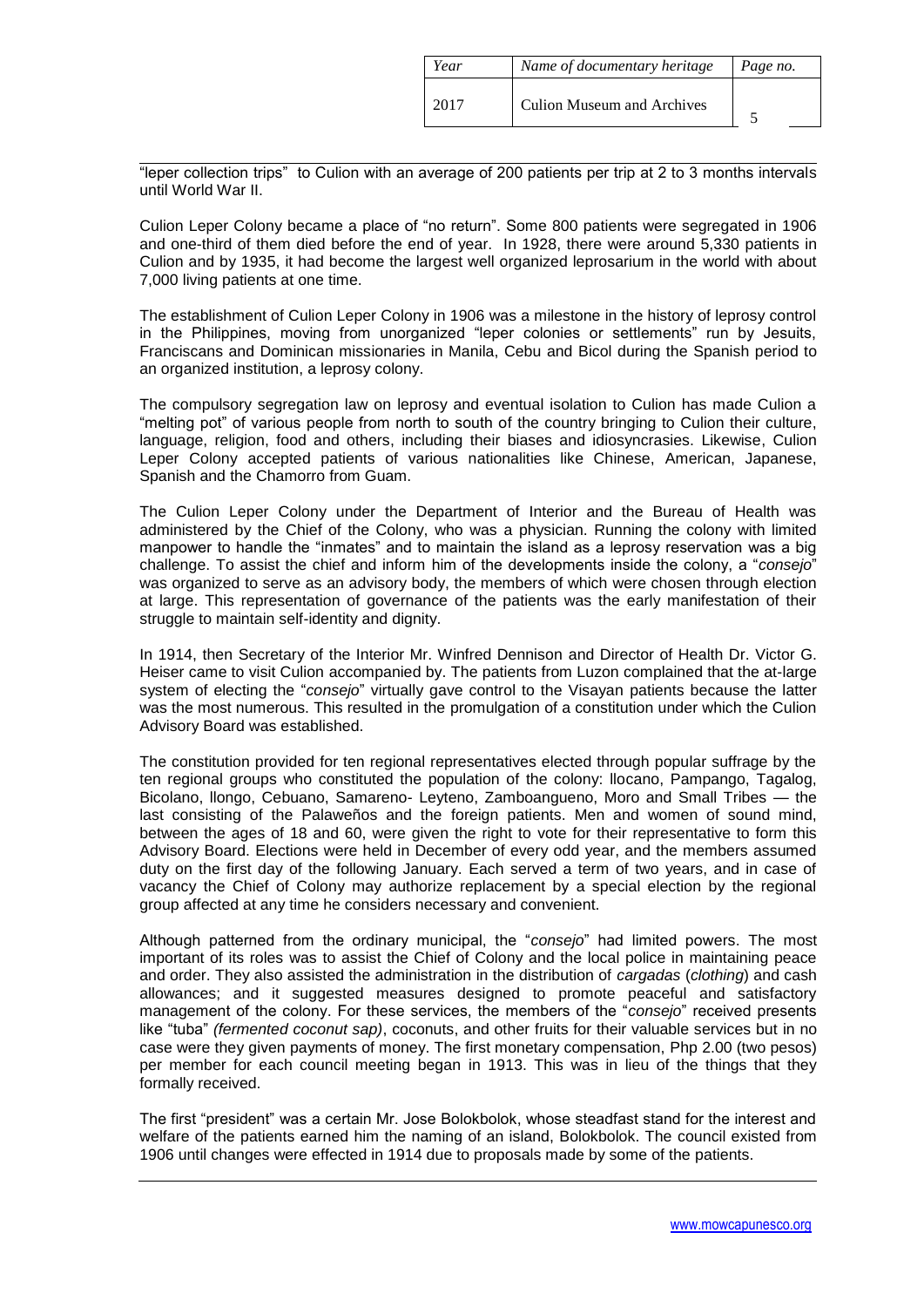| Year | Name of documentary heritage | Page no. |
|------|------------------------------|----------|
| 2017 | Culion Museum and Archives   |          |

The operation and administration of Culion became a "model", an admiration to other countries to emulate and follow, thus prominent scientists, officials and medical people visited Culion Leper Colony to learn of its policies and administration. Notable was Dr. Kensuke Mitsuda of Japan, a prominent influential leprologist who was credited in the establishment of the island leprosy colony of Nagashima Aiseien in 1930, which was largely patterned after Culion, particularly in its infrastructure and hospital policy. Eventually, Nagashima Aiseien contributed largely to the Leprosy Prevention Law of Japan. The Pacific War and Japanese colonization of Taiwan and Korea have seen the establishment of similar island leper colonies, Sorokdo Hospital in Sorok Island in Korea and Lao Sheng Leprosy Colony in Taiwan, showing Culion Leper Colony's transnational influence.

Within Culion, there was also a segregation, a separation of areas demarcated by the Upper and Lower Colony gates. These gates separated the residences/community of medical workers, nurses and other hospital administrators and staff as the clean area (Balala–Sano) and the colony area consisted of the dormitories and the houses and hospital wards of leprosy patients. Entry on each side required permits and identifications–those working inside the colony (Balala) would need stepping on creolin for disinfection, hand washing, and removal of hospital gowns before they could enter the clean area.

In most instances, patients who were sent to Culion were mostly in the advanced stage of the disease, with complications and disabilities. The rigors of the travel from Manila to Culion on a background of such ill health took too much physical exhaustion, but it's the painful experience to be separated from their loved ones, the compulsory separation from their families, friends and communities and the horror, fear and uncertainties were the main worries for many. Children, young men and women, and elderly patients had plenty of apprehensions and much longing. They always had the big question of when they would be able to return and see their families and loved ones again.

The separation of sexes, assignment of dormitories, wards and beds and provision of numbers on registrations following quarantine were the initial activities of arriving patients categorized as "inmates", a terminology used in prisons. The lives of patients revolved around medical and laboratory examinations on schedule, daily medical treatment and dressing of wounds, and food rationing.

With the influx of patients, which have far exceeded the earlier preparation in terms of accommodation and other services, it became apparent that the colony administration must provide additional manpower to deliver basic public services like water, sewage and garbage disposal and other necessary services to make the colony clean and comfortable. From the year the leper colony was opened until 1914, every able bodied patient were required to render free services to the government for two days every month, 4 hours on each stint, mainly in the cleaning of streets, aside from the leper assistant employees.

During the reorganization of the colony's services, the Public Works Section employed patients to assist in the construction of dormitories and other buildings. Laborers were taken for the operation and maintenance of the installed waterworks system. A sanitation force was also organized composed of garbage collectors, public toilet cleaners and ditch and street cleaners. Pairs of litter bearers were also employed for the conveyance of patients to and from the hospital as well as for the disposal of the dead, called "*camilleros*". The Public Works Section, through its patient workers, had made Culion a better place to live in, secluded yet comfortable, and although far from home, the amenities were better than in the forests and mountains where those infected hid in order to elude arrest and segregation.

The implementation of the Segregation Law caused an attitude of resentment, regrets and revenge on the part of the apprehended/segregated patients. With the number of patients increasing and bringing with them their own biases, prejudices, attitudes and behaviors, maintenance of peace and order became a huge problem in the colony. Such that in 1908, to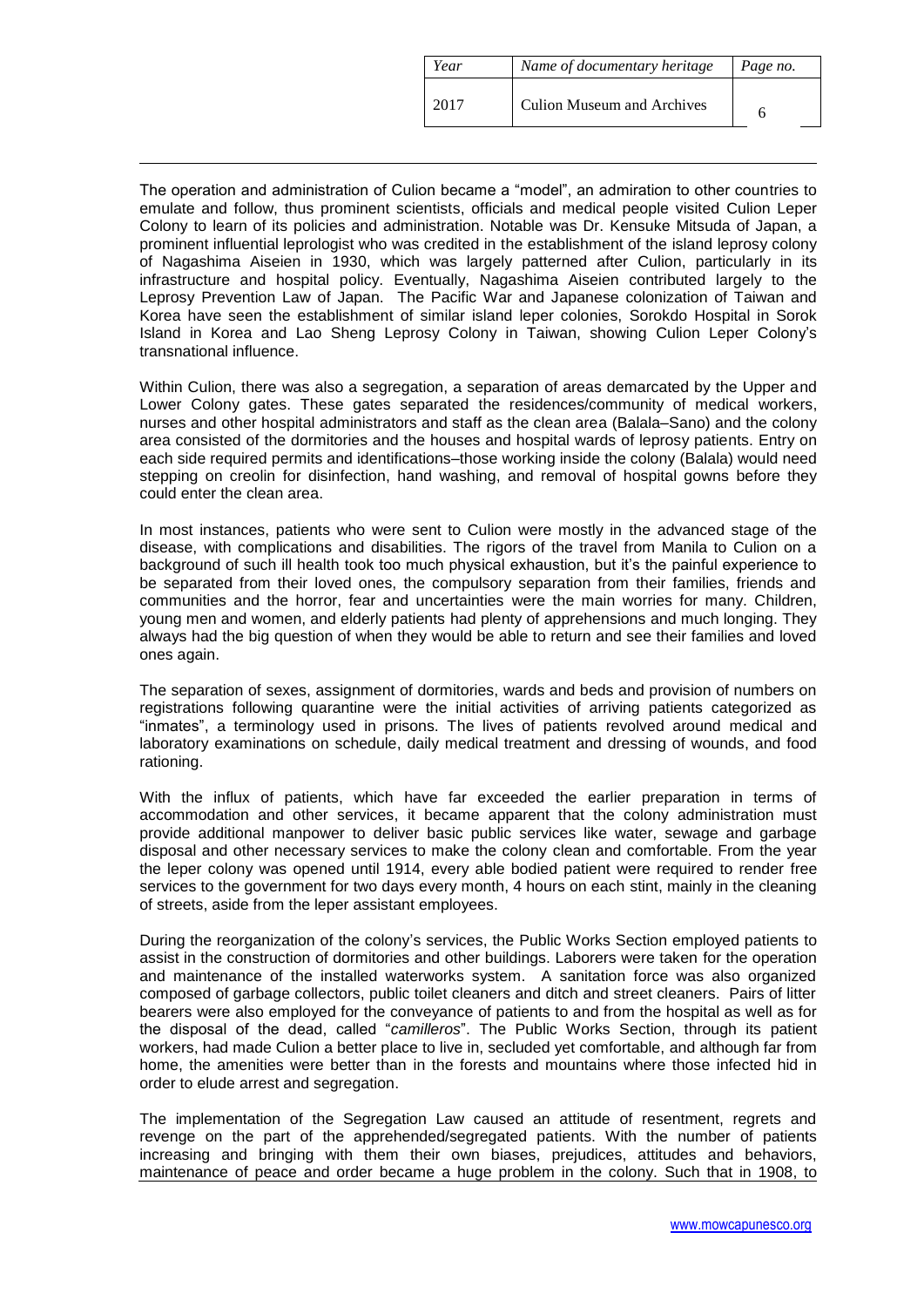| Year | Name of documentary heritage | Page no. |
|------|------------------------------|----------|
| 2017 | Culion Museum and Archives   |          |

handle the peace and order in the colony, local police force composed of "constables" was organized. The police force consisted of patients who were trained by a constabulary patient that was once active in the military before he was sent to Culion.

One of the most gratifying advantages of being in Culion was being protected from social stigma, since the patients lived together in the same community. However, fear and stigma came from the other side of the Culion population, the Balala–Sano area.

It was only in 1910 that marriage was allowed. The patients had developed a sense of "normalcy" by having families of their own to procreate, to be a father or mother, and experience life as a social being. With this social development, patients developed a purpose to be engaged and be productive to earn a living. Although having children was not fully medically recommended, it was not restricted neither prevented. The medical opinion was that no children should be born from "leprous" parentage, since there was a hypothesis that leprosy is hereditary and children are more susceptible. Another concern of the administration was that resources were limited to care for children and pregnancy and rearing children were strenuous to parents. From the above arguments, there was a strong goal and desire of preventing Culion-born children to develop leprosy. The initial policy was for parents to voluntarily surrender their newborn for adoption by the patients' relatives outside Culion or by other interested people in Manila and even in foreign countries.

Following increasing incidence of leprosy among young children of leprosy parentage as young as less than 2 years old, a policy was made to separate these children from their parents and put them in Balala Nursery. Here, they would grow under the care of religious sisters (SPC) and nurse-maids acting as surrogate mothers, thus extending the phenomenon of "segregation and isolation within a segregated island". This time, children with no leprosy but who had parents with leprosy were the target population. Since early separation would increase infant mortality and malnutrition, the initial separation started at 2 years old in order for the child to have a good breast feeding from the mother. However the risk of these children developing leprosy was also high, so the age was lowered to 1.5 years then 1 year and by 1930 it was decided that the baby would be separated right after birth.

The children would stay in the Balala Nursery up to 6 or 7 years old before they would be transferred to Welfareville Institution (Unit B) in Mandaluyong (an institution established for Juvenile Delinquent Children). Here, they would live until adolescence when they can decide if they want to go back to their parents in Culion or live outside of Culion. It was believed that by this age the risk to acquire leprosy was lower. Those who developed leprosy were either sent back to Culion or to Tala Sanitarium where they were admitted and treated.

Other children in the Balala Nursery, upon regular examination by assigned physician Dr. Casimiro Lara, a world renowned expert on leprosy in children, were returned to their parents when leprosy was diagnosed before 6 years old or if they had suspicious lesions. They would stay with their parents in Culion and would undergo regular and thorough examinations and would be treated once leprosy infection was confirmed. The Balala Nursery became a laboratory for the epidemiological study for the development of leprosy in children. Other researches on leprosy chemoprophylaxis (small doses of Avlosulfone) and role of BCG and Lepromin were also done.

Parents were allowed to visit the nursery and see their children from behind a glass window every Saturday only. There was a policy of "no touching" and the nurse-maid would bring the children near the glass window for the parents to touch and kiss them through the glass. Food and fruits were brought by the parents but they had to be washed properly by the nursery staff before they were fed to the children.

Once a child was returned to the parents for some reasons, there were reports that these children experienced domestic neglect and abuse. It took time for many of the children to renew or start the lost bonding and intimacy, and many could not cope after years of separation and abuse. These social consequences of poor family bonding and relationship were all brought about by the policy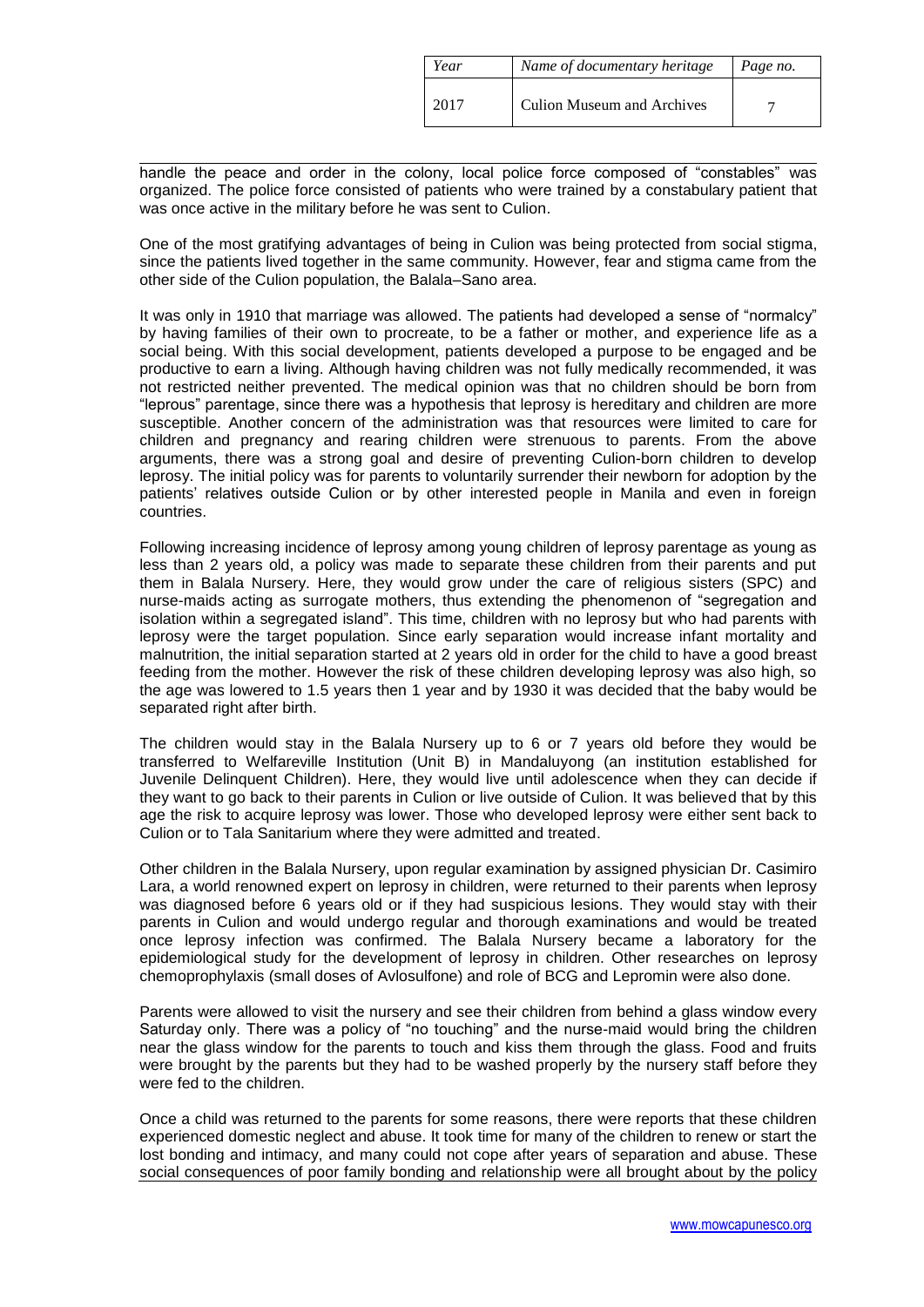| Year | Name of documentary heritage      | Page no. |
|------|-----------------------------------|----------|
| 2017 | <b>Culion Museum and Archives</b> |          |

with which the children had no say. About 2000 children passed the Balala Nursery and few had developed leprosy after they were sent back to their family and lived in Culion

Culion Leper Colony became the lead institution together with San Lazaro Hospital in the quest for cure. Various drugs and medicines and other modalities were researched using admitted patients at various times. However it was the Ethyl Ester of Chaulmoogra Oil with 2 percent iodine (Mercado mixture) that became widely used due to its promising efficacy. The oil was imported from India and was processed at the Culion chemical plant that also supplied San Lazaro and other leprosy institutions. Cures were reported, but the incidence of relapse was very high. The Leonard Wood Administration during the American Regime was considered the golden period of leprosy research in Culion as it was fully supported by the government in terms of funding and human resources. When the Governor Leonard Wood died in 1927, the Leonard Wood Memorial Fund for the Eradication of Leprosy was incorporated in 1928 as a non-profit organization in support of leprosy research in Culion.

In 1928, an Evaluation Committee composed of experts from Philippine Health Service came to evaluate the achievements of Culion Leper Colony. The findings showed that despite significant provision of budget to improve living conditions in Culion and active campaign efforts to persuade leprosy patients to report voluntarily, few patients would self-report for admission to Culion and a significant number of far advanced cases were still seen, thus making transmission of leprosy unabated and perpetuating. There was great difficulty to isolate and segregate patients to Culion since families and/or relatives would hide the patients from examiners and sanitary inspectors. One of the main reasons for low compliance and coverage of segregation of leprosy affected people was the geographical distance of Culion, hindering or making visitation of relatives difficult amidst the clannish nature of Filipinos. With these findings, the commission recommended in 1930 the regionalization of leprosy isolation, thereby establishing eight sanitaria: the Eversely Child Sanitarium in the Visayas (Cebu), Central Luzon Sanitarium in Luzon, Bicol Sanitarium in Camarines Sur-Bicol, The Santa Barbara Sanitarium in Iloilo, the Central Mindanao Sanitarium in Zamboanga Peninsula, Cotabato Sanitarium, and Sulu Sanitarium in Mindanao.

Sulfones became available after the World War II, after the successful implementation in Carville Leprosarium in Louisiana USA. It was considered "the wonder drug" of leprosy. By 1945, it was available in the Philippines for national implementation in all sanitariums, clinics and hospitals. There were significant cures in all sanitaria, such that by 1964 the Leprosy Liberalization Law was passed, allowing treatment of leprosy using Sulfone in OPD as home treatment of leprosy, thereby repealing the Leprosy Segregation Law. Patients in all sanitaria were allowed to leave after being declared "negative" and return to their provinces and origin and have follow-ups at the clinic nearest their residence.

However in Culion, despite the Leprosy Liberalization Law, very few of the patients who were declared "negative" wanted Culion. There were plenty of reasons why many of those who were cured and treated chose to stay in Culion. Among these reasons were: a) existing severe physical disabilities and limitations, b) no more families to go home to, c) no economic and livelihood opportunities for disabled persons, especially if from Culion, d) fear of stigma and discrimination from families, friends and communities, e) hesitations of living outside the sanitaria. Living inside the leper colony became a way of life for many who found comfort, safety and peace among the "same kind" f) Incidence of relapse was high after being declared cure with dapsone monotherapy and those relapsing had to be re-admitted to the sanitarium.

Christian religious missionaries (Catholic and Protestant) had transformed the loneliness and longing of the patients to something socially productive, attending to the "human face "of leprosy. The Christian faith is very strong among Filipinos and more so, among the leprosy patients who would cling to the Almighty for a miracle cure and for a good life in Culion. The Jesuit fathers, the SPC sisters, and the UCCP pastors brought hope, peace and serenity to the lives of the patients. The prayer devotions, the church activities, and the Sunday mass were all occasions to make the patients feel normal and free.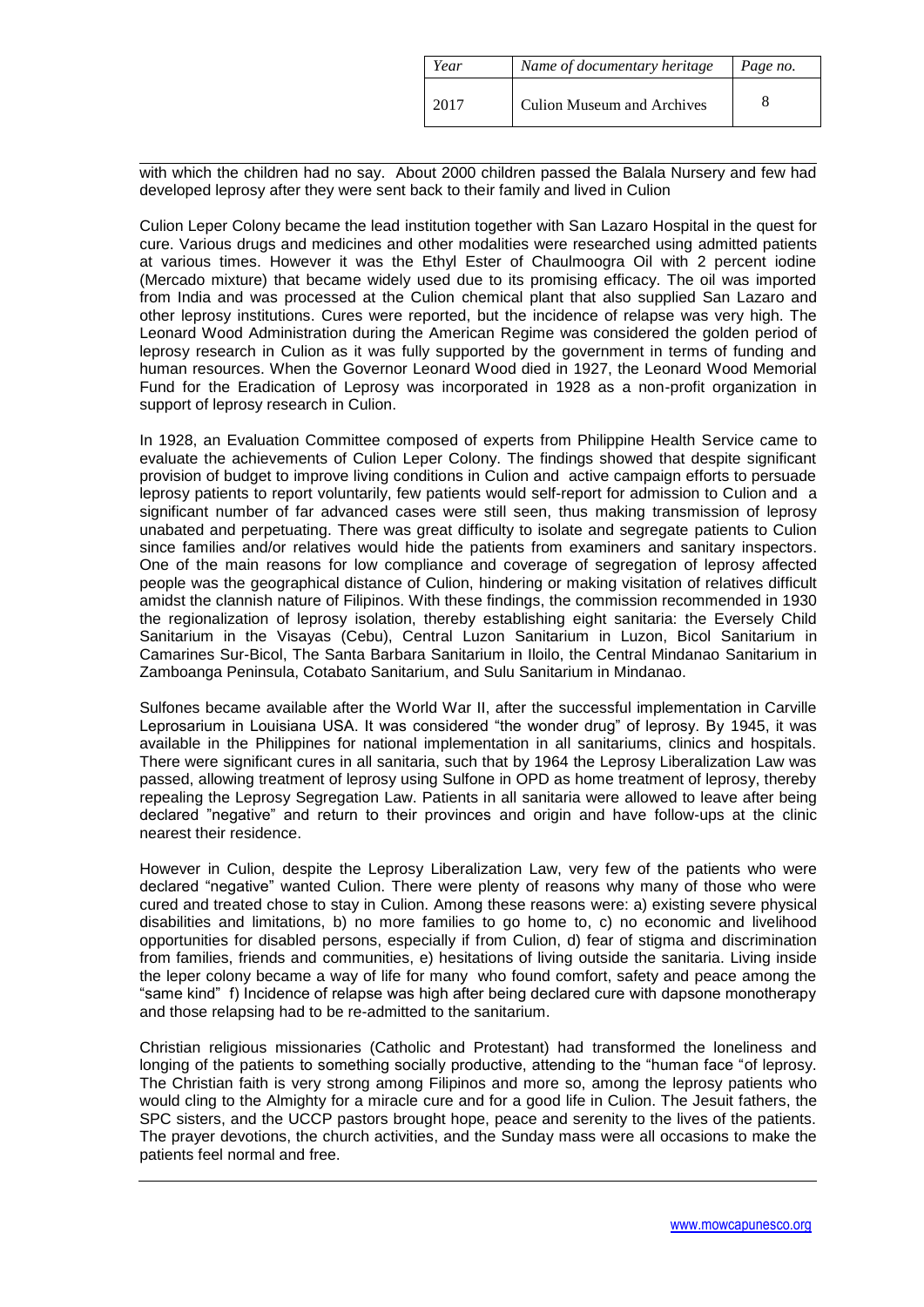| Year | Name of documentary heritage      | Page no. |
|------|-----------------------------------|----------|
| 2017 | <b>Culion Museum and Archives</b> |          |

To live a normal life, patients worked hard as farmers and fishermen, building *nipa* houses for their families. Many were active in The Red Cross and in scouting clubs. With enough brass instruments, Fr. Jose Terrago organized the Culion Leper Colony Band, a brass band composed of younger boys with leprosy, allowing them to develop and hone their skills and talents in music. These boys were prepared to replace the members of the official colony band when the time came.

Education formed a very special interest for the missionary priest and sisters who established elementary and high school within the colony to provide education to children of leprous parentage. In the early days, the teachers were also the segregated patients who were teachers in their provinces before they were sent to Culion.

The Pacific War was the most destructive and worse years of Culion. The Japanese were very afraid of leprosy patients, as the Leprosy Prevention Law in Japan was implemented strictly, and patients should not go out of the sanitarium and mingled with "normal "populations. With the Japanese naval blockade of the Mindoro Strait, boats coming from Manila carrying food, medicines and supplies to Culion were stopped. From 1941 to 1945, there was a severe shortage of food and medicines and supplies forcing the administration to allow the patients to go out of the hospital to look for their own food for their survival. Many patients who were strong enough to paddle a *banca* went to different islands to barter food with whatever materials or possessions they had, while others went farming.

Since the Japanese had previously ordered them to be strictly confined in the hospital, there were reported incidents where Japanese soldiers shot leprosy patients seen looking for food in the neighboring island. Many patients died in Culion during the war, not by bullets but by starvation, and had to be buried in a nearby mass grave close to the hospital. With the many deaths everyday it became laborious to bury the dead one by one on separate graves. Just before the war in 1935 there were 6,928 patients in the colony, however after the war in 1945 what remained in the colony was only 1,791.

In 1982, The World health Organization (WHO) recommended the use of Multiple Drug Therapy (MDT) as the standard drug for treatment of leprosy. It was a truly effective treatment that cures leprosy and the relapse rate is very low. It is safe, effective and free of charge. Culion was among the first to implement the treatment on a wide coverage of patients. The MDT treatment brought down the number of patients and reduced transmission. A total population sero-epidemiological assessment was done in 1992 following the significant decline in the leprosy prevalence and leprosy incidence in the island. In 1995, a chemoprophylaxis of the population using the results of the serologic assessment was done and in 1998, WHO declared elimination of leprosy as a public health problem in Culion. Since 2002 up to the present there are no new leprosy cases detected from residents in Culion. From a hyper endemic island for leprosy to an island free of leprosy, Culion became a "paradise regained".

In 1995, with leprosy on the decline, Republic Act 7193 was promulgated, making Culion Island a regular local government unit in Palawan, ending its status as a sanitarium or a leprosy colony. Residents can now exercise their rights to vote for their local officials, a right not exercised during the colony status of Culion. With the new Republic Act, the people now can participate and shape the destiny of Culion and its people by crafting local ordinances and manage the local resources, a far different scenario from when Culion was solely under the Philippine Health Service / Bureau of Health / Department of Health.

In 2009, Republic Act 9032 was enacted which expanded and transformed Culion Sanitarium into Culion Sanitarium and General Hospital which caters and serve the general health needs not only of Culion but the neighboring 4 island municipalities, not just for leprosy but for emergency and other health needs.

The transformation of Culion Leper Colony into a regular municipality as with other localities in the Philippines and the expansion and transformation of the Culion Sanitarium into a General Hospital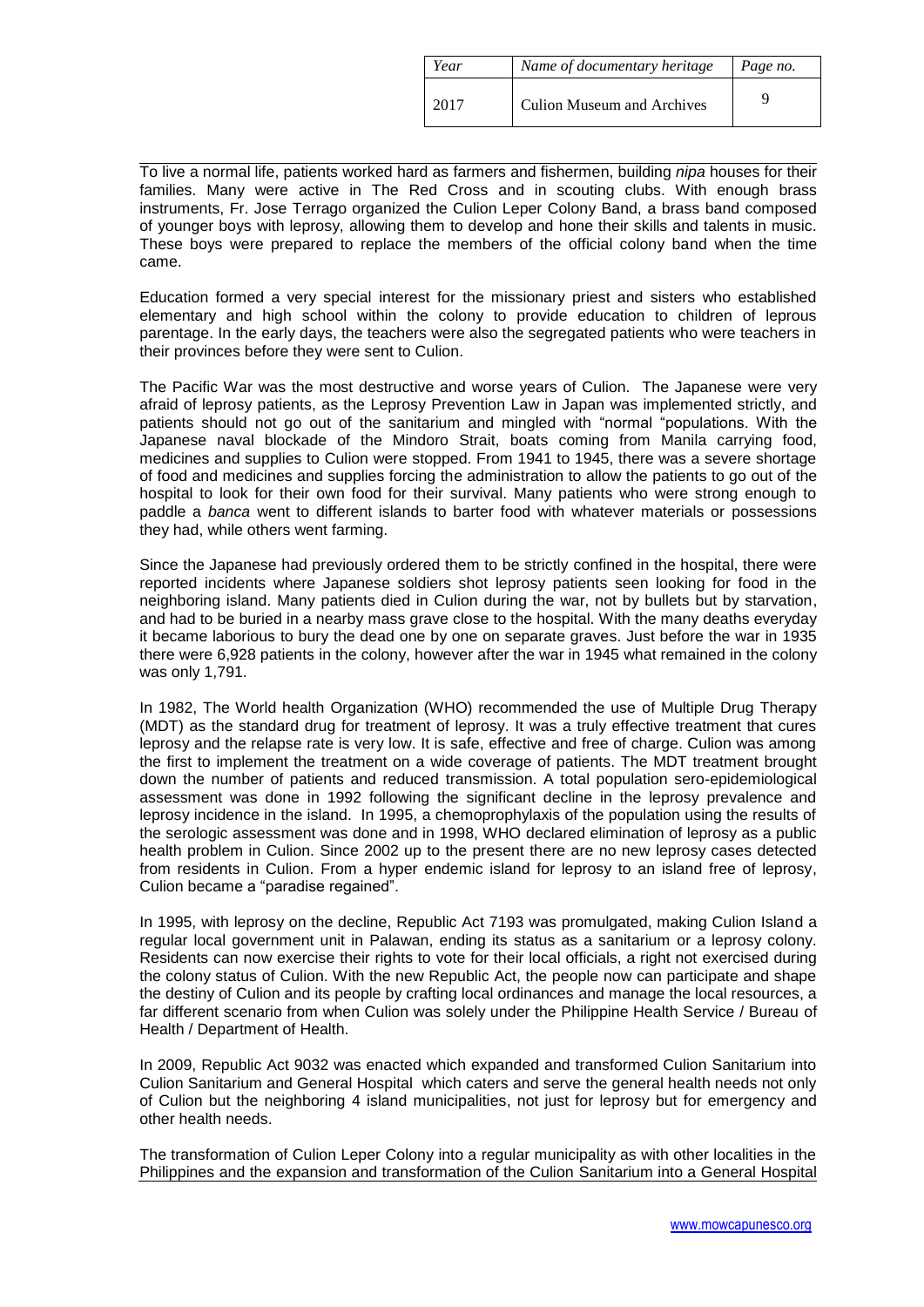| Year | Name of documentary heritage      | Page no. |
|------|-----------------------------------|----------|
| 2017 | <b>Culion Museum and Archives</b> | 10       |

catering not only for leprosy services for leprosy patients but for the general health needs of the island municipalities, truly reflects the metamorphosis of Culion, its transformation from the isolation into integration. The descendants of the early settlers, the patients segregated and isolated here in Culion are now the doctors, administrators, nurse and other health staff of the hospital, from the descendants of patients who were recipient of care to now care givers. The Culion municipality as well, is run by both the descendant of the patients segregated and those of the pioneer health workers, a community built by leprosy.

Over the last 20 years, the story of leprosy has been particularly rife with dramatic reversals of scientific theories and public opinions, although there has been cure since the advent of MDT (Multi Drug Therapy), leprosy remains a subject of considerable ignorance since there is still much to learn about the epidemiology disease. The Advent of MDT and the WHA resolutions in1998 of eliminating leprosy as a public health problem basing on the prevalence rate of less than one per 10,000 populations had made the greatest impact in public health.

The Philippines has struggled to control leprosy in the country which has started from humane care and charity to isolations and segregations to "home" treatment and now integration. How family, religion and institutions affected the treatment and Public Health control has highlighted the fact that leprosy is not only a medical disease but a social disease as well. The elimination of leprosy as a public health problem in the Philippines is one of the most important public health achievement in the recent past. To further reduce the leprosy burden and to provide comprehensive quality leprosy services that are accessible to all newly detected cases adhering to the principle of equity and social justice as well as reducing stigma and discrimination against people affected by leprosy and their families remains to be a big challenge.

An exhibit opened last 6 May 2006, as one of the main activities of the Culion Centennial Celebration. Through this exhibition (Centennial Exhibit), the Culion Museum and Archives was also launched and became one of the highlights of the centennial event. The exhibition presented 100 years of Culion, featuring important aspects of its history and various chapters highlighting the segregation and isolation, the resulting community life, cares of children as well as its achievements and contributions in national and international leprosy research and treatment. The museum was damaged by super typhoon Yolanda last November 08, 2013 and re – open in July 26, 2014.

The home to the Culion Museum and Archives was formerly the Laboratory building of the Culion Leper Colony. Built in 1930 by the Leonard Wood Memorial for the eradication of leprosy to forward the study of the leprosy problem in the Philippine Islands. This structure was the center of leprosy research, not only in the Philippines but also the rest of Asia and the Pacific Region. Now it functions as the repository of Culion history, heritage and culture. It showcases the struggle and transformation not only of the Culion Island but its people coming from different parts of the Philippine archipelago and other part of Asia, America and Europe, identified by common fate, Leprosy and bonded by common destiny…isolation and segregation to Culion. For a century, Culion and its resident (People affected by Leprosy and their families) have struggled to redeem their lost identity and humanity and transform the Culion Leper Colony into the "Island of Hope" an "Island of man" a paradise regained.

## **s3.5 Bibliography**

Although no book was written regarding the Culion Museum and Archives, the history of Culion inside the museum can also be found in these books:

- *1.Culion by Arturo C. Cunanan Jr .( Manila Philippines 2011)*
- *2.Dignity Regained Philippines by Arturo C. Cunanan Jr., (Manila Philippines 2010)*
- *3.Hidden Lives, Concealed Narratives: A history of leprosy in the Philippines, by Maria Serena Diokno (Manila Philippines 2016)*
- *4.Culion Island: A Leper Colony's 100 years journey towards healing, published by Culion Foundation Inc. and ANESVAD 2003*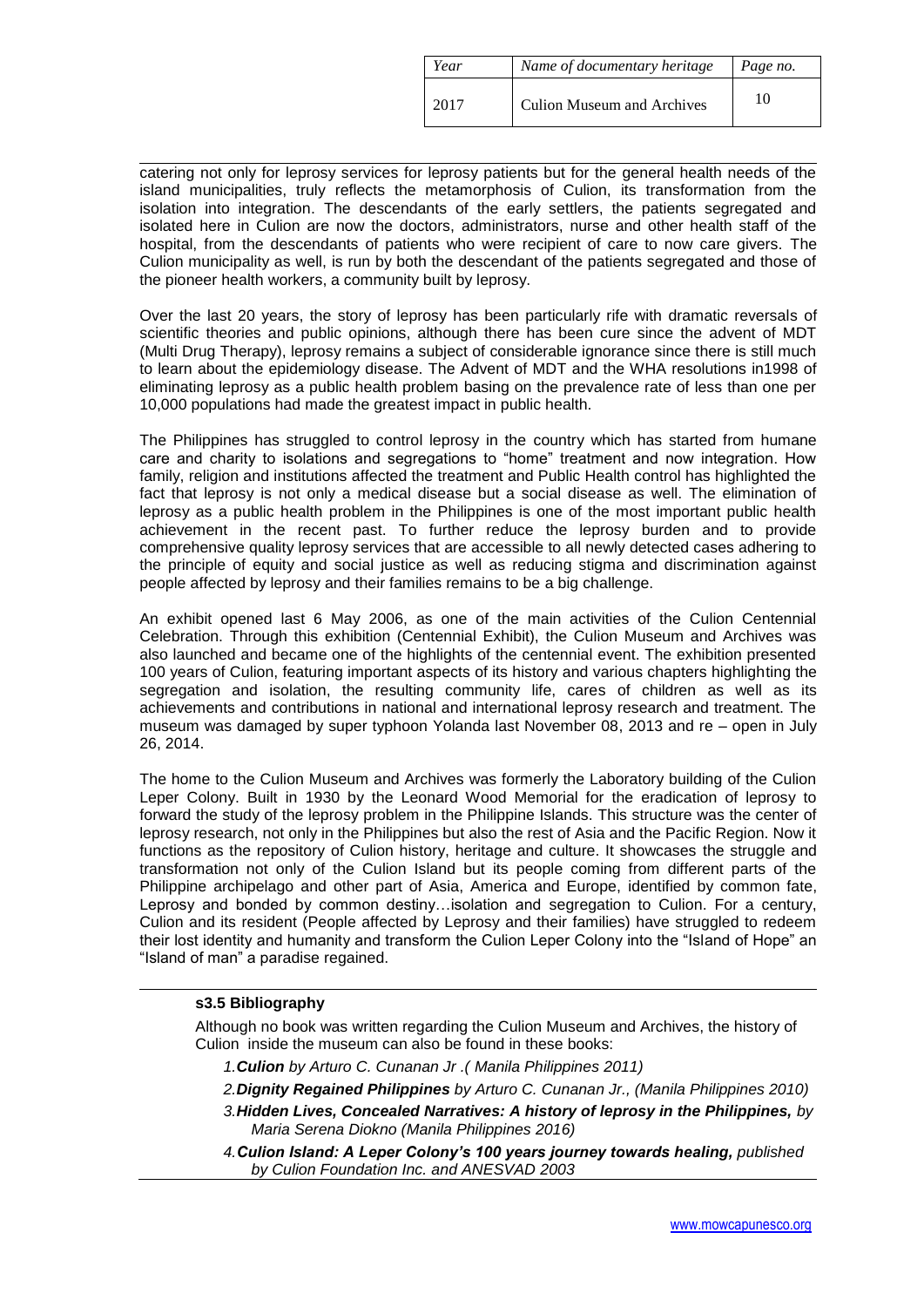| Year | Name of documentary heritage      | Page no. |
|------|-----------------------------------|----------|
| 2017 | <b>Culion Museum and Archives</b> |          |

- *The following are some of the comments of the guests of the museum*
	- **1.Ms. Kay Yamaguchi of Sasakawa Memorial Health Foundation-May 6, 2016 –** *"Now this has become an asset to the people of the Republic of the Philippines"*
	- **2.Rev. Ver Oberes – Minister Wailoa Mililani, Hawaii –** *"Classic: A Masterpiece, good job"*
	- **3.Dr. Sumana Barua – Medical Officer, WHO-WPRO, Manila –** *"Remarkable improvement since I visited in 2002, Congratulations!"*
	- **4.Dr. P.K Gopal – President IDEA,** *"Excellent Museum shows the history of the people affected by leprosy"*
	- **5.David Norman Watt – Journalist, Brighton England** *– "Congratulations, A superb collection".*
	- **6.Joey Fernandez – Beacon School-** *"Thank you museum staff, good job!"*
	- **7.Adam C. Moraleta – Executive, Manila Bulletin –** *There is no word to describe my gratitude because you were able to preserve our heritage"*
	- **8.Sr. Josefina T. Santos – St. Paul's Convent, HK –** *"Glad to see that the heritage of Culion is being preserved, keep up the good work!"*

#### **3.6 Names, qualifications and contact details of up to three independent people or organisations with expert knowledge about the values and provenance of the documentary heritage.**

| Name<br>Dr. Josephine Robertson | Qualifications<br>Researcher/Historian<br>Faculty of Humanities & Social<br><b>Studies</b> | Address<br>jrebertson@inq.edu.qu /<br>+61733652147<br>Brisbane St Lucia QLD 4072                                  |
|---------------------------------|--------------------------------------------------------------------------------------------|-------------------------------------------------------------------------------------------------------------------|
|                                 | University of Queensland                                                                   | Australia                                                                                                         |
| Name<br>Prof. Etsuko Kita       | Qualifications<br>President, Sasakawa Memorial<br><b>Health Foundation</b>                 | Address<br>smhf_ek@tnfb.com.jp<br>Nippon Zaidan Bldg 5th floor<br>1-2-2 Akasaka Mlnao-ku, Tokyo<br>107-0052 Japan |
| Name                            | Qualifications                                                                             | Address                                                                                                           |
| Dr. Rene Escalante              | National Historical Commission<br>of the Philippines<br>Acting Chairman                    | T.M Kalaw St., Ermita Manila 1000<br>+639171121582                                                                |

**I assert that the above named referees have given their written permission for their names and contact details to be used in connection with this nomination for the Asia/Pacific**  *Memory of the World* **Register, and their names to appear on the website. (Contact details will not appear on the website or be disclosed by the MOWCAP to any third party).**

kuu

**Signature Full name (Please PRINT)**

**ARTURO C. CUNANAN JR., MD, MPH PhD, CSEE Date August 16, 2017**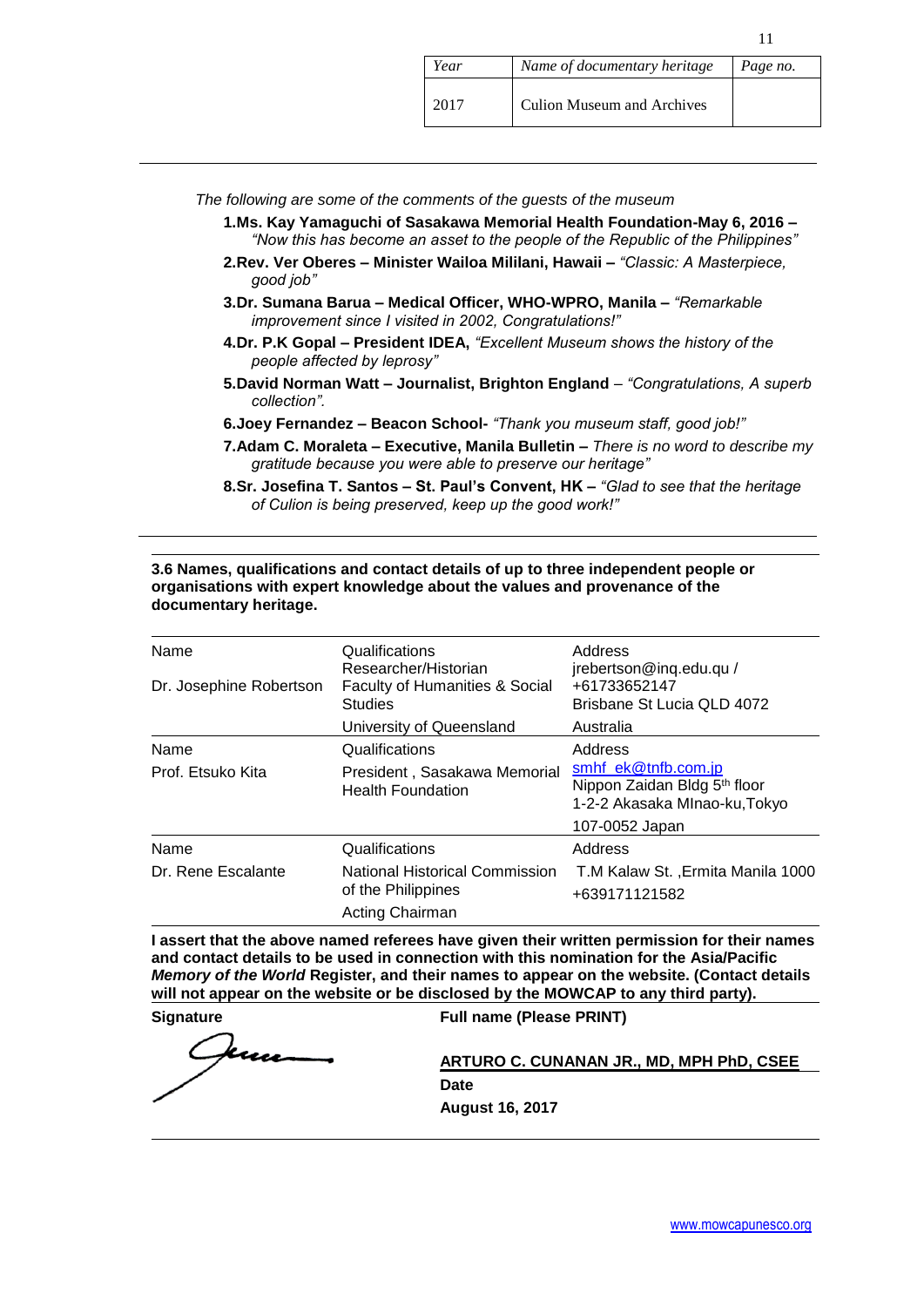| Year | Name of documentary heritage      | Page no. |
|------|-----------------------------------|----------|
| 2017 | <b>Culion Museum and Archives</b> |          |

## **4 Legal information**

## **4.1 Owner of the documentary heritage (name and contact details)**

| Name<br>ARTURO C. CUNANAN JR., MD.<br>MPH, PHD, CSEE<br><b>MEDICAL CENTER CHIEF I</b> | Address<br><b>PHILIPPINES</b> | CULION SANITARIUM AND GENERAL HOSPITAL<br>TIZA BARANGAY TIZA, CULION PALAWAN 5315 |
|---------------------------------------------------------------------------------------|-------------------------------|-----------------------------------------------------------------------------------|
| Telephone<br>+639471417354<br>+639175877275                                           | Facsimile<br>none             | Email<br>artculsan@gmail.com                                                      |

## **4.2 Custodian of the documentary heritage (name and contact details if different from the owner)**

| Name<br>Same as the owner      | Address   |       |  |
|--------------------------------|-----------|-------|--|
| Telephone<br>Same as the owner | Facsimile | Email |  |

#### **4.3 Legal status**

Details of legal and administrative powers for the preservation of the documentary heritage The Culion Museum and Archives is operated and maintained by the Culion Sanitarium and General Hospital

## **4.4 Accessibility**

Describe how the item(s) / collection may be accessed

All collections of Culion Museum and Archives can be accessed thru visitation to Culion Museum and Archives in Culion Palawan. Researchers are encouraged to set up an appointment before coming to Culion so the needed materials can be prepared prior to their arrival or to check if it's available in the collections.

The Culion Museum and Archives is in the process of digitalizing and publishing its collections on the web, however restrictions such as slow internet connections in Culion Island and copy right piracy of the collections is still an issue we are facing right now.

Last year the museum opened its new gallery, the Leprosy Social History and Memories Gallery, which contains the oral history of the leprosy patients' from different sanitarium in the Philippines. Their struggles, experiences, survival and their arts and crafts during the segregation era.

#### *All access restrictions should be explicitly stated below:*

All collections of Culion Museum and Archives (CMA) are available for viewing and research but should be handled with care. However, delicate items such as old books and records can only be accessed in the presence of a CMA staff and touching is not allowed on all collections on exhibit. Taking pictures of the collections is allowed provided that CMA will be recognized as the owner.

The Culion Museum and Archives is open from Mondays to Fridays 8:00am - 5:00pm. Saturday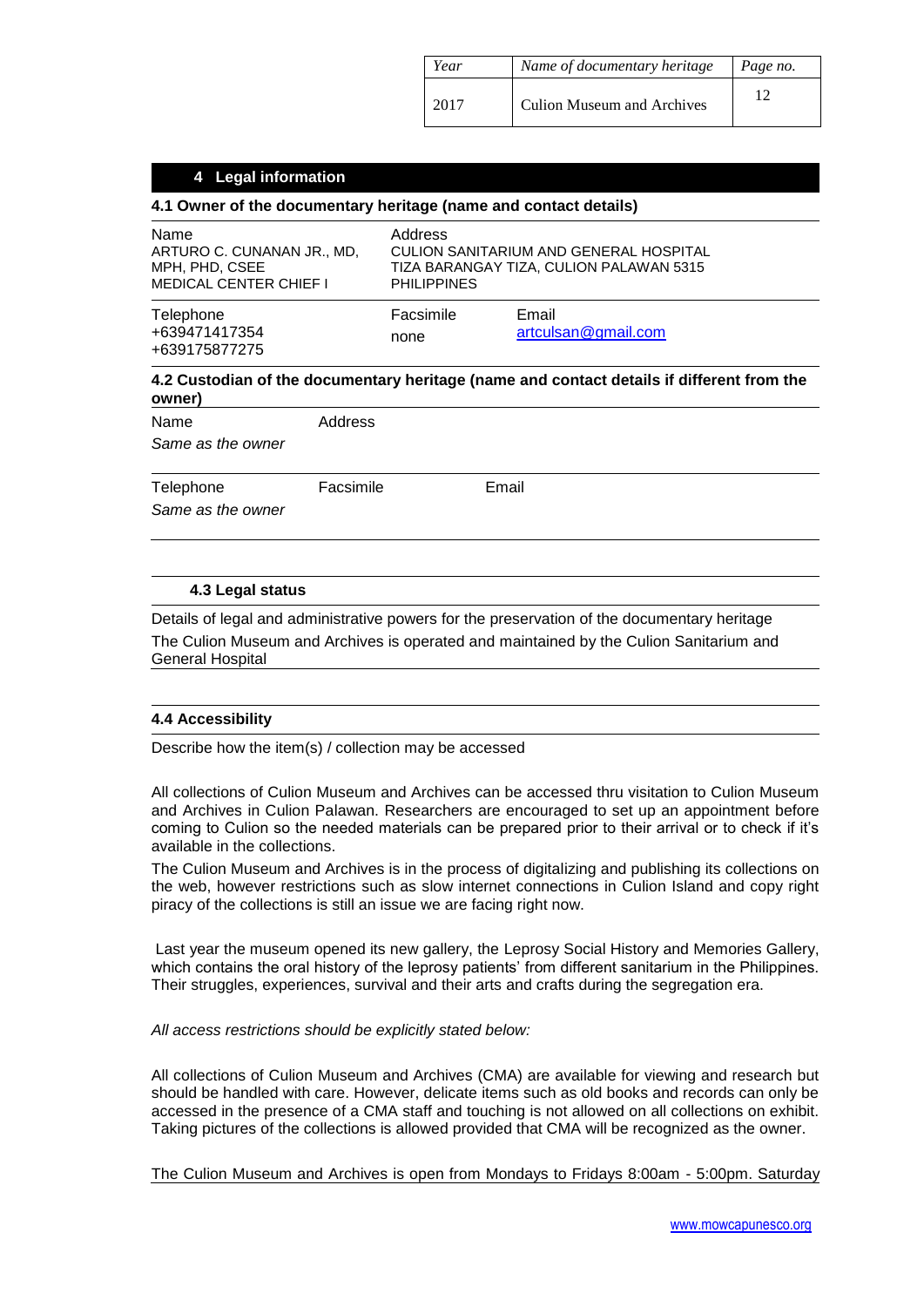| Year | Name of documentary heritage      | Page no. |
|------|-----------------------------------|----------|
| 2017 | <b>Culion Museum and Archives</b> |          |

and Sunday visitation is allowed provided that prior appointment was scheduled. For more information you can visit our website at [www.culionsanitariumandgeneralhospital.com](http://www.culionsanitariumandgeneralhospital.com/)

#### **4.5 Copyright status**

Describe the copyright status of the item(s) / collection

All the collections on exhibit are owned by Culion Museum and Archives. It was part of the Culion Sanitarium and General Hospital collections and others were donated by private collectors, people affected by leprosy in Culion and their relatives.

## **5 Assessment against the selection criteria**

**5.1 First criterion: authenticity. Is the documentary heritage what it appears to be? Has its identity and origin been reliably established?** 

*All collections of Culion Museum and Archives are authentic. All the historical artefacts and stories came from the isolated patients themselves and their families.* 

**5.2 Second criterion: world significance. Is the documentary heritage unique and irreplaceable, something whose disappearance or deterioration would constitute a harmful impoverishment of the heritage of humanity? Has it created a great impact over a span of time and/or within a particular supra-national cultural area of the region? Is it representative of a type, but it has no direct equal? Has it had great influence – whether positive or negative – on the course of history?**

The preservation of Culion history, culture and heritage, particularly in the quest to control leprosy in the Philippines and the early policies, treatment and care of the people affected with the disease in Culion are very significant in our social history. The following collections can be found in the Culion Museum and Archives.

- Old manuscripts / documents, records, letters, research findings, clinical records and books
	- of Culion Leper Colony.
- Old medical and laboratory equipment, which were early used for the treatment, research and care of leprosy patients.
- Old pictures of early Culion settlement, patients treatment and community life to include old coins, musical instruments, badges / uniforms of early local police, nursing aides, firemen, etc in collaboration and support of PAL / residents of Culion.
- Information regarding the role of Culion in the control of leprosy in the Philippines and the resultant community that evolves thereafter.
- Documents and other materials, literatures available to interested researchers, students and individuals worldwide.

**5.3 Third, world significance must be demonstrated in meeting one or more of the following criteria. Because significance is comparative , these criteria are best illustrated by checking them against items of documentary heritage already inscribed (for example) on the International** *Memory of the World* **Register:**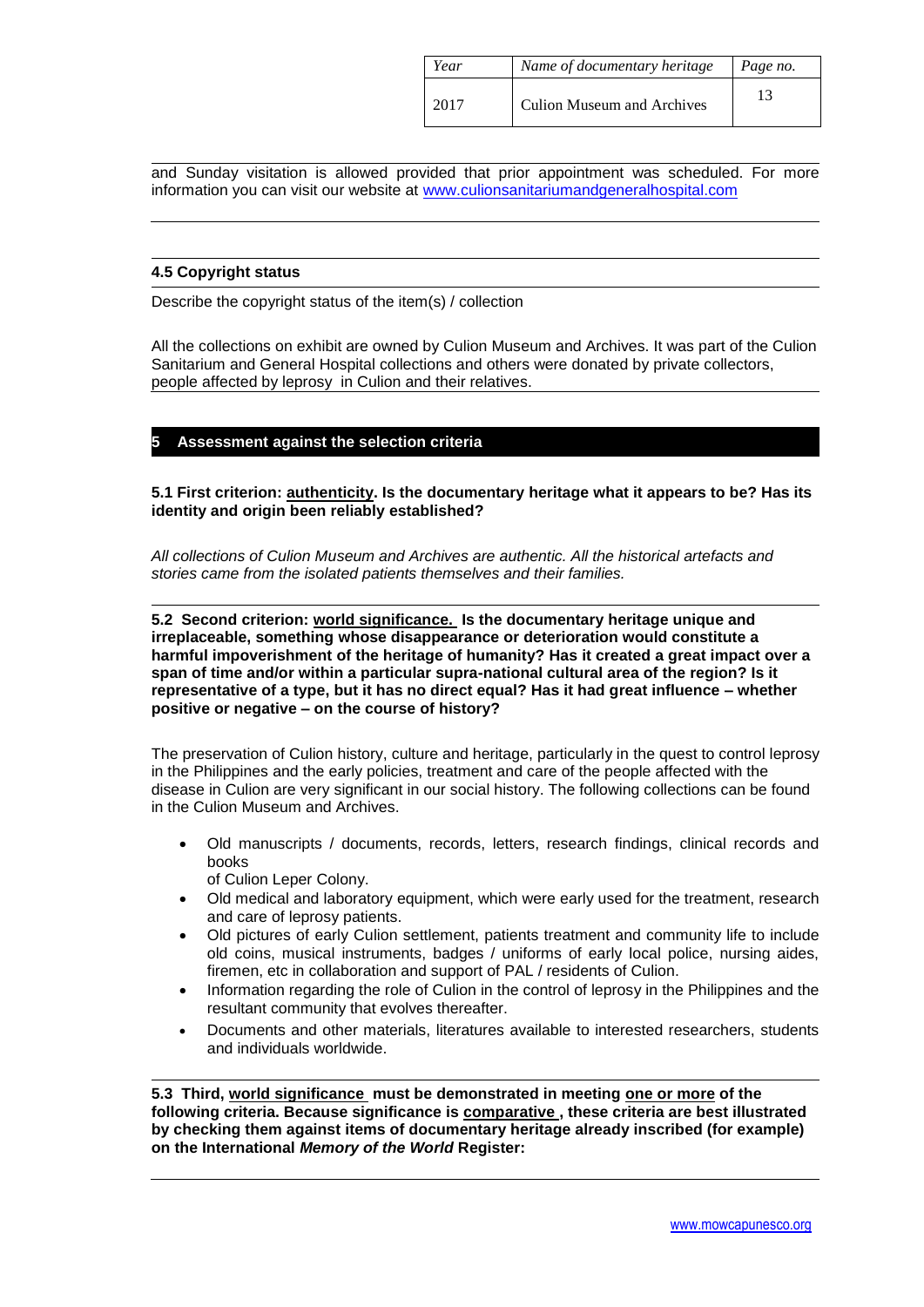| Year | Name of documentary heritage      | Page no. |
|------|-----------------------------------|----------|
| 2017 | <b>Culion Museum and Archives</b> | 14       |

## *Time:* **Is it especially evocative of its time (which may have been one of crisis, or significant social or cultural change; it may represent a new discovery or be the "first of its kind")**

The time of isolation and segregation of leprosy patients in the Philippines became a huge crisis which story can be found inside the Culion Museum and Archives. Culion became the largest leprosarium in the world having in its disposal the largest number of all types, degrees, stages of advancement of the disease. It was a well-organized institution and it became the *mecca* of scientists and people who were interested in the cure of the disease.

### *Place:* **Does it contain crucial information about a locality important in the history of the region and its cultures? Or did the location have an important influence on the events or phenomena represented by the documentary heritage? Or is it descriptive of physical environments, cities or institutions since vanished?**

Culion Museum and Archives is the only museum in the Philippines which preserves the history, memories and heritage of leprosy in the Philippines. It has large collections of leprosy books from different countries and written in different languages. It became the place to be for many researchers who wants to know more about leprosy segregation and isolation and the disease itself.

## *People:* **Is it related to people in a social and cultural context that reflects significant aspects of human behavior, or social, industrial, artistic or political development. It may reflect the important roles and impact of key or certain individuals or groups.**

Culion Museum and Archives conveys the story of different people from different places who were forcibly brought to Culion to be isolated from the rest of the world and from their families. Most of these people were not able to see outside of the leprosarium ever again.

## *Subject and theme:* **The subject matter may represent particular historical or intellectual developments in natural, social and human sciences, politics, ideology, sports and the arts.**

The history that can be seen and learn in Culion Museum and Archives is one of the significant historical events that is already forgotten by many people because of the stigma that leprosy carries. The 110 years of Culion history that is written in the collections not only narrate the story of Culion but also the story of people who answered their call of duty and served in Culion with outmost love and dedication

*Form and style:* **The item(s) may have outstanding aesthetic, stylistic or linguistic value, be a typical or key exemplar of a type or presentation, custom or medium, or of a disappeared or disappearing carrier or format.** 

## **6 Other matters taken into account: rarity, integrity and threat**

*Rarity* **Does the content or physical nature of the documentary heritage make it a rare surviving example of its type or time?**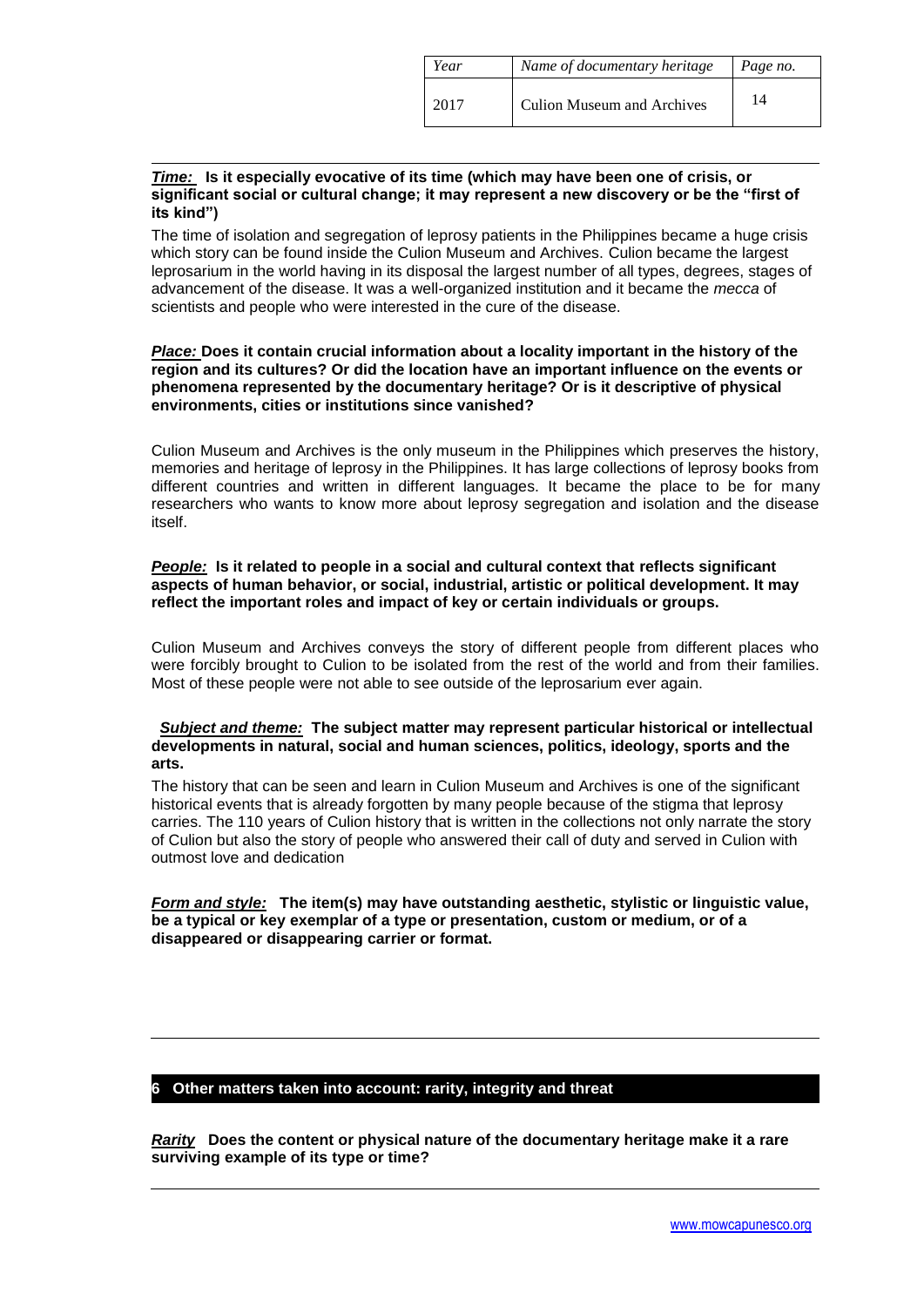| Year | Name of documentary heritage      | Page no. |
|------|-----------------------------------|----------|
| 2017 | <b>Culion Museum and Archives</b> | 15       |

The Culion Museum and Archives holds rare collections of medical items used during the early years of the colony and the many photographs and artifacts including the Culion coins were in exhibit. Leprosy books and records can be found in the archives and library section.

## *Integrity Within* **the natural physical limitations of carrier survival, is the documentary heritage complete or partial? Has it been altered or damaged?**

The collections of Culion Museum and Archives are well preserved and maintained under the Culion Sanitarium and General Hospital.

## *Threat* **Is its survival in danger? If it is secure, must vigilance be applied to maintain that security? Detail the nature and scope of threats.**

## **Detail the nature and scope of threats to this documentary heritage.**

The threats to the Culion Museum and Archives collections are as follows:

- 1. Temperature and Humidity This is critical for the preservation of the old photographs and records
- 2. Vandalism Some of the guests are not mindful of the delicate condition of the collections
- 3. Theft Because of the rarity of some of the collections its, value in the collectors market are high and some of the collections has been stolen.

Attach a separate statement if space is insufficient!

## **7 Preservation and Access Management Plan**

## **Is there a management plan in existence for this documentary heritage? Are there strategies to preserve and provide access to it?**

#### **YES**

If yes, describe or attach a summary of the plan. If no, please provide details about current method of storage and custody of the materials.

The Culion Museum and Archives is still expanding its collections of leprosy related historical items and In the process of improving the building's condition and ventilation. There is also a plan to improve the accessibility of the collections and records for easy access of the viewers and researchers, these includes the digitalization and publishing it in the web.

The Culion Museum and Archives also offered digitalized oral history people affected by leprosy from all over the Philippines who shared their experiences during the time of isolation and segregation. Those files are not yet available online and can only be accessed inside the museum.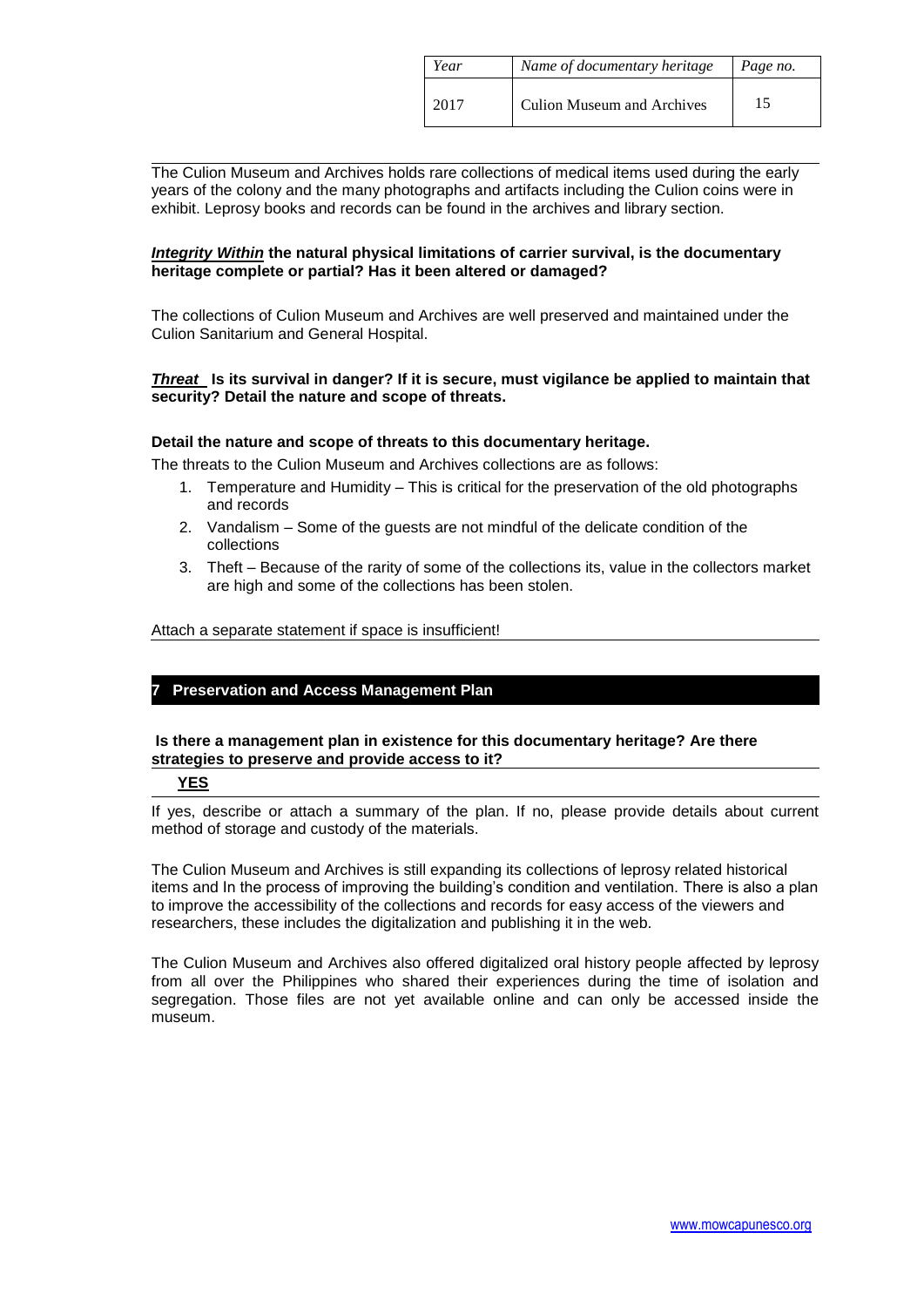| Year | Name of documentary heritage | Page no. |
|------|------------------------------|----------|
| 2017 | Culion Museum and Archives   | 16       |

## **8 Any other information**

## **Please provide any other information that supports the inclusion of this item(s) / collection on the Asia/Pacific** *Memory of the World* **Register.**

Attach a separate statement if space insufficient.

If the nomination is successful, the Culion Museum and Archives and the Culion Sanitarium and General Hospital (CSGH) will include the promotion of the MoW Programme in the museum materials such as pamphlets and brochures for distribution to the guests, the information will be displayed in the Culion Museum and Archives and will be published in the CSGH website